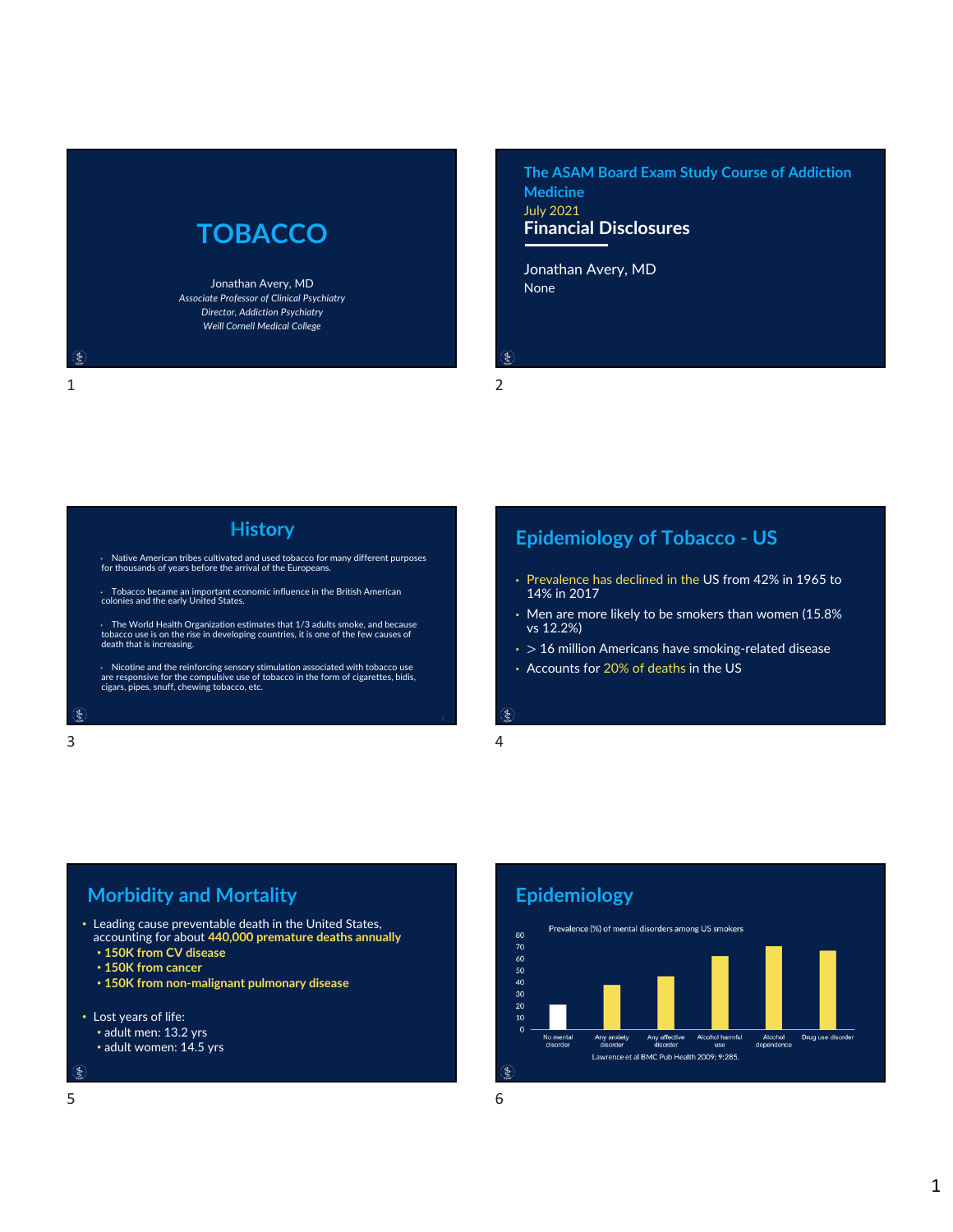## **Compounds in Tobacco Smoke**

An estimated 4,800 compounds in tobacco smoke, including 11 proven human carcinogens



 $7$  8

## **Health Consequences**

- On average, smokers die 10 years earlier than non smokers
- Cancer: oral cavity, pharynx, larynx, bladder, esophagus, cervix, kidney, lung, pancreas, stomach, liver, bowel, acute myeloid leukemia
- Cardiovascular disease, DM type II
- COPD, Asthma
- Osteoporosis, cataracts and macular degeneration, early menopause, erectile dysfunction, gastric and duodenal ulcer disease, skin aging, periodontal disease
- 

**Tobacco Associated Problems** 

- Barrier to Recovery
- Financial Hardships
- More Employment Difficulties
- More Housing Difficulties
- Poorer Mental Health
- More Relapse to Drugs and Alcohol
- Social Stigma
- Poorer Appearance
- More Fires in Home

## **Public Health Interventions**

- Anti‐smoking advertisements
- Increasing taxes
- Age‐restrictions
- Tobacco‐free laws and policies
- Support for cessation

 $\epsilon$ 

### $9 \hspace{2.5cm} 10$

### **Pharmacology of Nicotine**

- Naturally occurring alkaloid
- Triggers the release of a variety of neuroactive hormones
- Acts as a nicotinic acetylcholine receptor (nAChR) agonist
- Stimulant‐like effect in the CNS: enhances concentration, alertness, arousal
- Increase of dopamine in brain's reward circuitry
- Enters the CNS in rapidly after inhalation
- Rapid effect on CNS contributes to reinforcement and dependence

### ş

- 
- responsible for the compulsive use of tobacco
- Method of administration modifies the addictive potential associated with use

• Nicotine and reinforcing sensory stimulation associated are

**Routes of Use** 

- Compulsive use increases with rapid administration: smoking/vaping >> dermal patch, chewing
-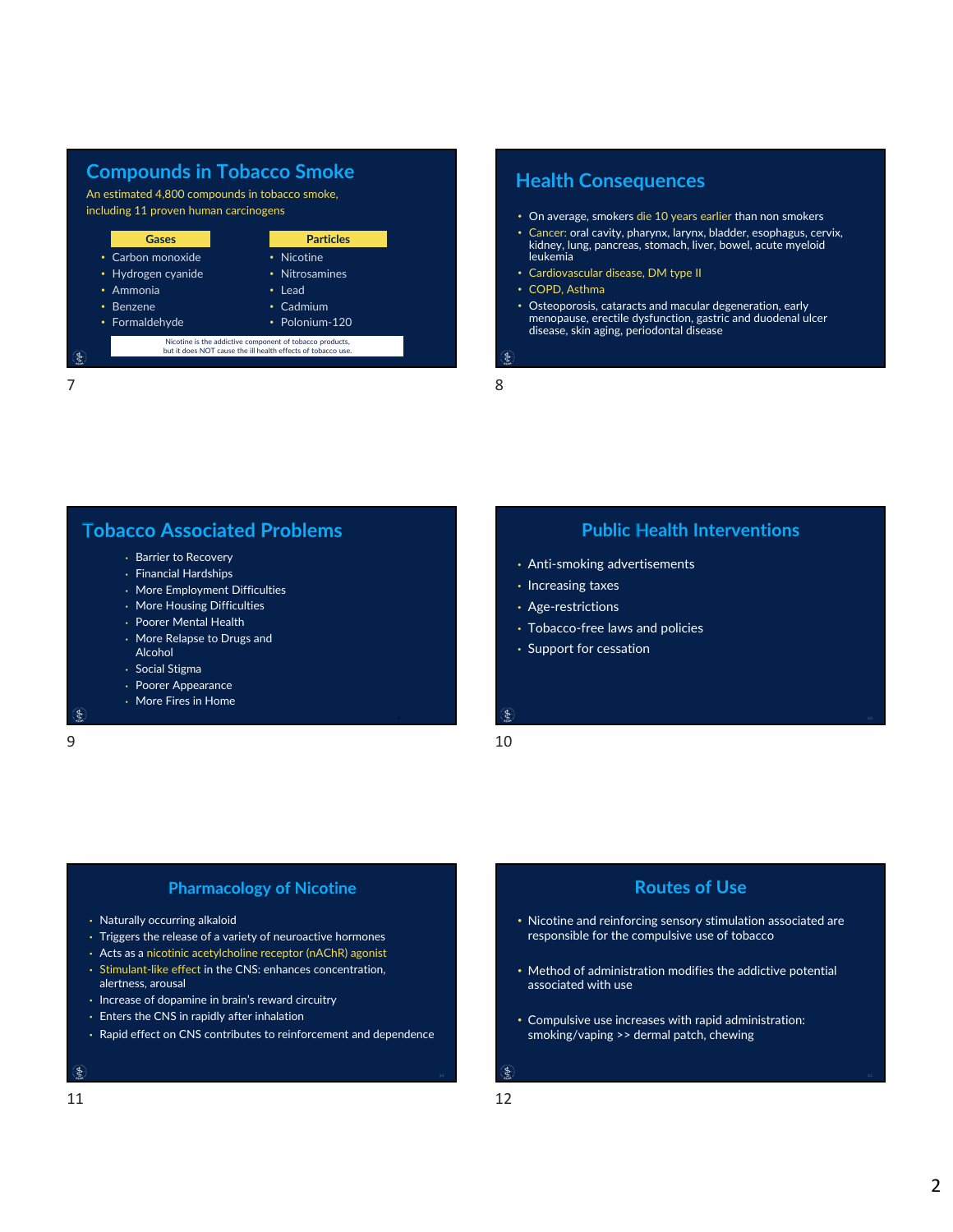# **Smoking is the Fastest Route**



# **Nicotine of Drug Administration**<br>
increases occupancy of the nAChRs **over minutes**<br>
increases occupancy of the nAChRs **over minutes** • Smoking 1 cigarette leads to significant occupancy of alpha4beta2 containing nAChRs **for >3 hrs** • The initial relatively rapid rate of rise of nicotine occurs within minutes, though levels of nicotine‐bound receptors continue to rise slowly/are maintained for hours • Rapid onset = allows smokers to control nicotine intake (by # of puffs, intensity of puffs, depth of inhalation)

## **Pharmacology of Nicotine**

- Half-life is 2 hours
- Accumulation in various tissues throughout the body during the day
- Continue to be release from tissues for 6‐8 hours after smoking ceases during sleep
- Metabolized in the liver via cytochrome P450 enzymes
- Major metabolite is cotinine
- Crosses placenta and is found is breast milk

#### ę

 $15$  and  $16$ 

## **Pharmacology**

- Undergoes 1st pass metabolism
- Oral bioavailability is 45%
- Poorly absorbed from stomach 2/2 acidity of gastric fluid, but well absorbed in small intestine 2/2 alkaline environment
- Renal clearance accounts for 2% to 35% (about 10%) of total nicotine clearance
- Nicotine obtained via tobacco reaches high initial concentrations in: arterial blood and lungs
- Nicotine is then distributed to brain, storage adipose, muscle tissue from arterial blood
- Avg steady‐state concentration in body tissue is 2.6x that of the blood

# $\xi$

## **Pharmacology**

- Once absorbed in bloodstream, nicotine has a volume of distribution of about 180 liters, with less than 5% of it binding to plasma proteins.
- Crosses placenta freely
- Found in the amniotic fluid and in the umbilical cord blood of neonates
- Found in breast milk at concentrations approximately 2x those found in blood

#### $\zeta$

## **Sex and Race on Metabolism**

- Women metabolize nicotine faster than men, 2/2 estrogen effect on<br>CYP2A6. • Even faster during pregnancy
	-
- Related to CYP2A6 gene variants, African Americans obtain, on average, 30% more nicotine per cigarette, and they clear nicotine and cotinine more slowly than Caucasians.
- Chinese American have a lower nicotine intake per cigarette, and slower metabolism (vs. Caucasians or Hispanics) 2/2 having a higher prevalence of CYP2A6 alleles (associated with slow metabolism)
- Suggest why Chinese American smokers have lower rates of lung cancer than either African Americans or Caucasians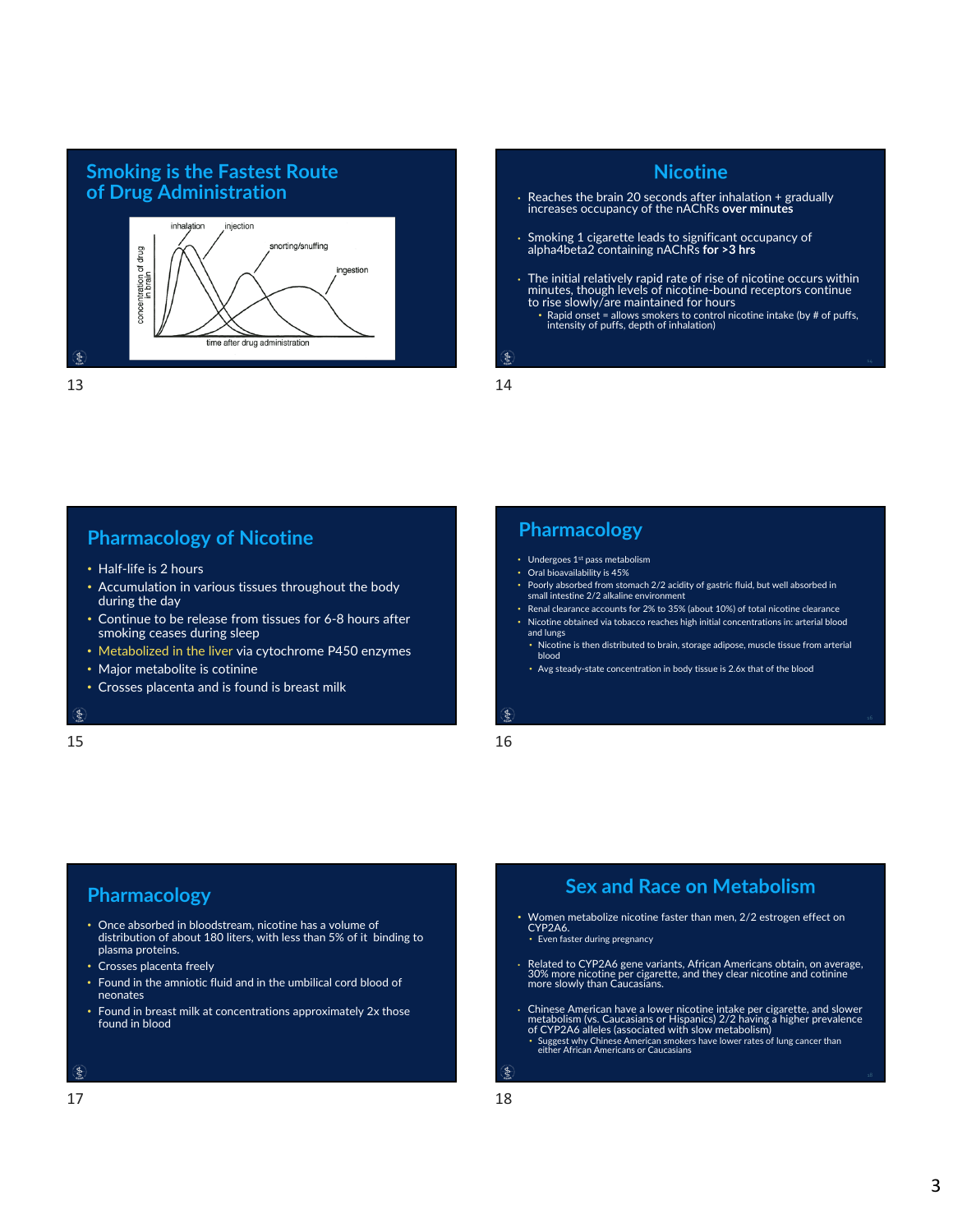### **Biochemical Assessment**

- Blood, salivary, and plasma cotinine can be used. • others include expired breath CO, blood carboxyhemoglobin, + plasma/salivary thiocyanate concentrations
- 16‐hr ½ life of cotinine makes it useful as a plasma and salivary marker of nicotine intake
- The gold standard for estimating daily nicotine intake from tobacco use is the sum of nicotine and its metabolites in urine.
- Measurement of the minor tobacco alkaloids anabasine and anatabine in urine can be used as <sup>a</sup> biomarker of tobacco use in individuals who are using nicotine medications.
- $\epsilon$

## **Drug Interactions from Tobacco Smoke**

- Affects the pharmacokinetics or pharmacodynamic mechanisms • absorption, distribution, metabolism, or elimination
	- potentially causing **altered response or toxicity**
- Accelerates metabolism of many drugs, esp. those metabolize by CYP1A2
- Might increase CYP2E1 and inhibit CYP2A6 enzymatic activity
- When smokes discontinue abruptly (i.e., when hospitalized) doses of such meds may need to be lowered to avoid toxicity ś

19 20

## **Drug Interactions from Tobacco Smoke**

Drugs that may have a decreased effect due to induction of CYP1A2 by tobacco smoke:

- **Caffeine**
- **Clozapine**
- **Olanzapine**
- **Haloperidol**
- **Chlorpromazine**
- **Fluvoxamine**
- **Theophyline**

 $\epsilon$ 21 22

## **Quitting Smoking Effects on CYP1A2**

- Risk for medication toxicity
- May ↑ levels acutely
- Consider dose adjustment
- Clozapine toxicity • Seizures
- Reduce caffeine intake
- $\epsilon$

•**Nicotine (or NRT) Does Not** Change Medication Levels

4

• Nicotine metabolized by **CYP2A6**

## **Pharmacodynamic Interactions: OCPs**

- Alter the expected response or action of a drug
- Combined OCPs (estrogen + progestin) w/ smoking is very important • Increased risk of serious cardiovascular effects (stroke, MI, thromboembolism)
- Recommended that OCPs are **contraindicated** in women > 35 yrs old AND are a heavy smoker (>15cigs/day)
- 

## **Pharmacodynamic Interactions**

- Appears to enhance the procoagulant effect of **estrogens**
- Results in *less sedation* from benzodiazepines and *less analgesia* from some opioids
- Impairs the therapeutic effects of histamine H2 ‐receptor antagonists used in treating **peptic ulcers**
- Cutaneous vasoconstriction by nicotine can slow the rate of absorption of subcutaneously administered **insulin**

ş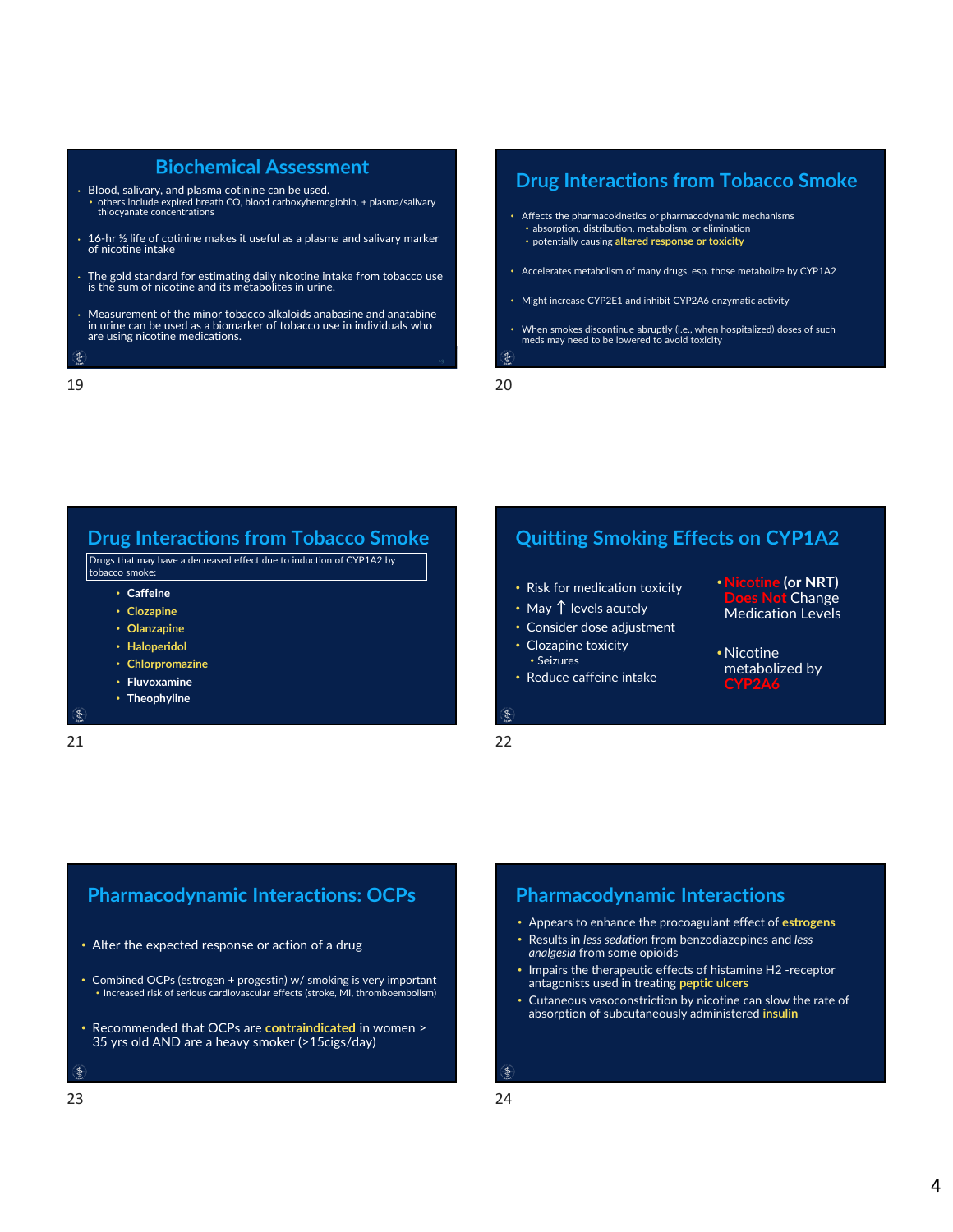## **Pharmacologic Actions: CNS Psychoactive Effects**

- Acts on sympathetic system: increase BP, HR, cardiac output, and cutaneous vasoconstriction
- Causes muscle relaxation via simulation of Renshaw cells, via inhibition of motor neurons
- Higher doses: produces ganglionic stimulation -> releases adrenal catecholamines
- Very high doses: causes hypotension, slowing of HR

#### $\epsilon$

 $25$  25

- Causes arousal, relaxation, enhancement of mood/attention/reaction time
- Results in relief of withdrawal sx of dependent smokers, rather than direct‐enhancing effects • Smokers may need regular doses of nicotine to feel normal rather than to enhance their capabilities/cognitive effects
- Psychoactive effects dependent on: route, speed of administration, environmental factors
- Subjective effects depend on: pre‐drug state, level of activity, genetics, history, expectancy

ś

## **Genetic Predisposition**

- GWAS: single nucleotide polymorphisms on.. **CHRNA5‐CHRNA3‐ CHRNB4 nAChR** subunit cluster on chromosome 15q25 • associated w/ # of cigs/day, serum cotinine levels, lung cancer, peripheral artery disease, chronic lung dz
- **CYP2A6**, primary enzyme responsible for the oxidation of nicotine and cotinine. • Reduced function variants of the gene are associated with smoking fewer cigarettes per day and a lower risk of lung cancer
- **Cell adhesion and ECM molecules** neural plasticity and learning are key determinants of individual differences in vulnerability to drug addictions

#### • Twin studies:

- monozygotic twins are more similar than dizygotic twins w/ smoking behavior ½ of the total variance (28% to 84%) in smoking behavior are due to genetic effects
- There is genetic influence on nicotine withdrawal symptoms as well

#### $\mathcal{S}$

## **Psychiatric Comorbidities**

- **37%** of those w/ a mental illness are smokers vs. **20%** of smokers who do not carry a mental illness.
- Those with Sz, depression, or ADHD have higher prevalence of cig smoking compared with general population

#### **Sz: 70‐88% are smokers**

- Diminished sensory gating to repeated stimuli, smoking can relieve negative sx (blunted affect, emotional withdrawal, lack of spontaneity) • Smokers experience fewer side effects from
- antipsychotics (2/2 stimulating effects of nicotine), which might contribute to greater prevalence of smoking in ppl w/ Sz

## **ADHD: 40% are smokers**

- Associated with early initiation of regular cigarette smoking, even after controlling for confounding variables such as socioeconomic status, IQ, and psychiatric comorbidity • transdermal patches improves the
- attentional symptoms of ADHD

## $\xi$  $27$  28

## **Best Measure of Nicotine Dependence Severity**

### *Heaviness of Smoking Index*

- AM (upon awakening) Time to First Cigarette (TTFC) • < 30 minutes = moderate • < 5 minutes = severe
- Implications for Treatment Outcome
- Need for Medications
- Implications for Dose

#### $\zeta$

### $29$  30

## **Tobacco Tolerance**

- Causes effects of individual cigarettes tend to lessen throughout the day.
- Overnight abstinence allows considerable, but not complete, re‐sensitization of nicotinic receptors to non‐desensitized states
- Populations of nAChR subtypes that begin to change as other molecular mechanisms involving neuroadaptations come into play after days and weeks of tobacco use

ş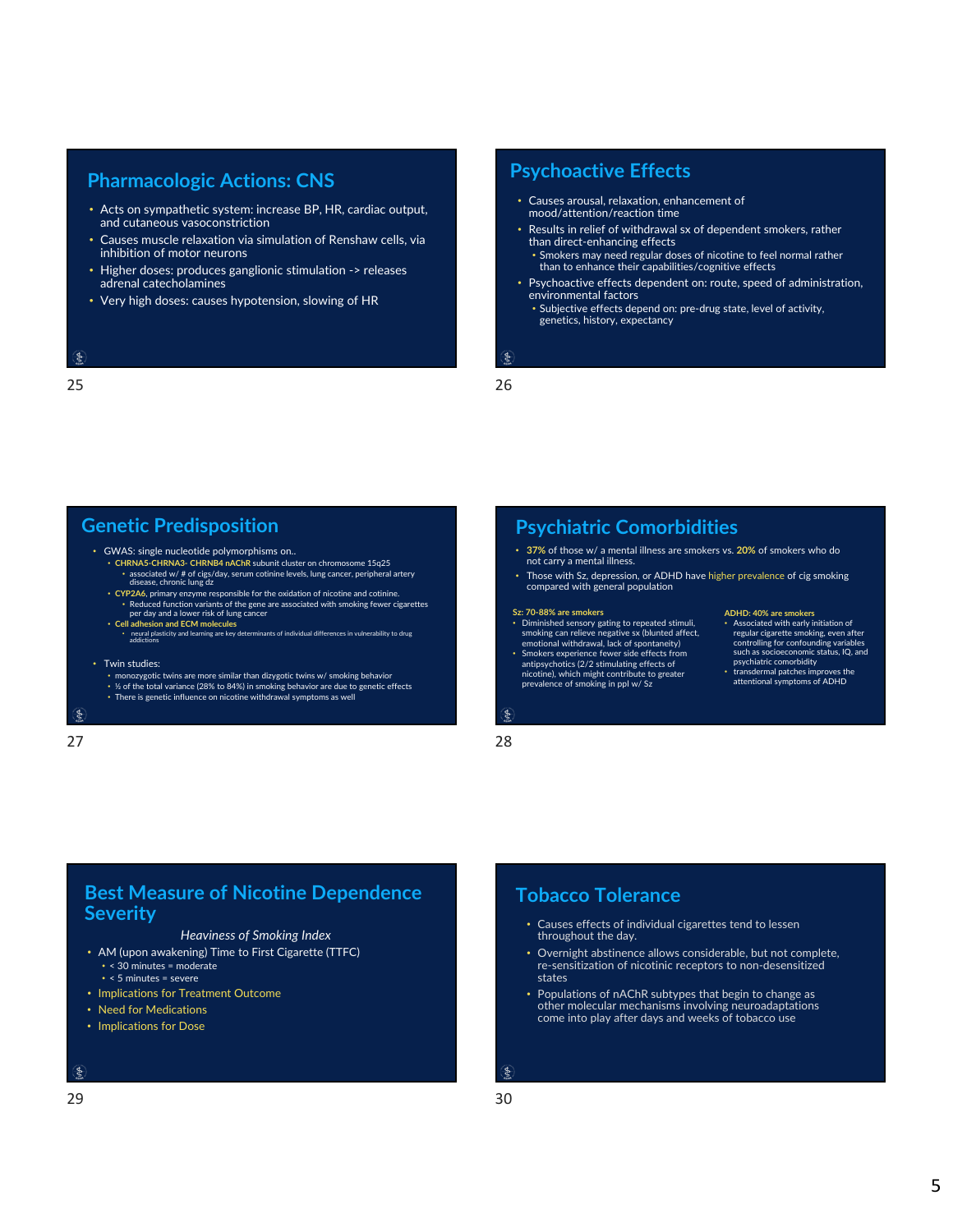### **Tobacco Cravings**

- Powerfully conditioned cues = cravings become associated with everyday events, become linked with mood
- High rates of relapse:
	- Population surveys find that up to 75% of adults who smoke want to stop, but only 1/3 try to stop, and only 3% of those do so without aids
	- 50% of individuals w/ past hx of MI, COPD, and other sequelae of smoking, revert to cig smoking days or weeks after leaving the hospital

31 32

ś

## **Which of the following is NOT a tobacco withdrawal syndrome?**

- A.Nausea and vomiting
- B. Feeling hungry/ increased appetite
- C.Urges to smoking
- D.Insomnia
- E. Sadness, crying, or depression

ş

## **Tobacco Withdrawal**

- Nicotine use is continued to avoid the negative sx associated with withdrawal (known as negative reinforcement)
- Majority of withdrawal sx are distressing, but not life-threatening
- Acute withdrawal sxs reach max. intensity 24 ‐ 48 hrs after  $c$ essation and then gradually diminish over weeks
- Extrahypothalamic corticotropin‐releasing factor (CRF‐1) contributes to negative affect during withdrawal
	- CRF released in central amygdala following nicotine withdrawal ‐> produces anxiety behavior • Pharmacological blockade of CRF1 receptors inhibits the anxiogenic effects in
- withdrawal

33 34

## **Tobacco Withdrawal Symptoms**

Emerges hours after last cigarette Can last up to (4) weeks

- Depressed mood
- Insomnia
- Irritability, frustration or anger
- Anxiety
- Difficulty concentrating
- Restlessness
- Increased appetite or weight gain

 $\xi$ 

## **MAO and Nicotine Dependence**

- Cig smoking is associated w/ inhibition of monoamine oxidase  $A + B$ • Not caused by nicotine itself, but the condensation products of acetaldehyde with biogenic amines, such as benzoquinones, 2‐naphthylamine, harman, + others
- MAOs = metabolize catecholamines, including dopamine
- Rat studies:
	- Pre‐tx with MAO‐I makes nicotine more rewarding and increases the likelihood and rate of acquisition of nicotine self‐administration
- Important consideration: anti‐depressants also inhibit MAOs, therefore smoking‐ induced inhibition of MAO might contribute to the *perceived benefit* of smoking by some depressed patients

 $\zeta$ 

## **Systemic Toxicities**

- **Tobacco smoke** = carries volatile and particulate phases that contain substances that are primarily responsible for the human morbidity and mortality
	- Volatile = 500 compounds (nitrogen, CO, carbon dioxide, ammonia, hydrogen cyanide, and benzene)
- Particulates = >3,500 (alkaloids nornicotine, anabasine, anatabine, myosmine, nicotyrine, and nicotine)
- **Tar: c**ontains many carcinogens, including polynuclear aromatic hydrocarbons, N‐nitrosamines, and aromatic amines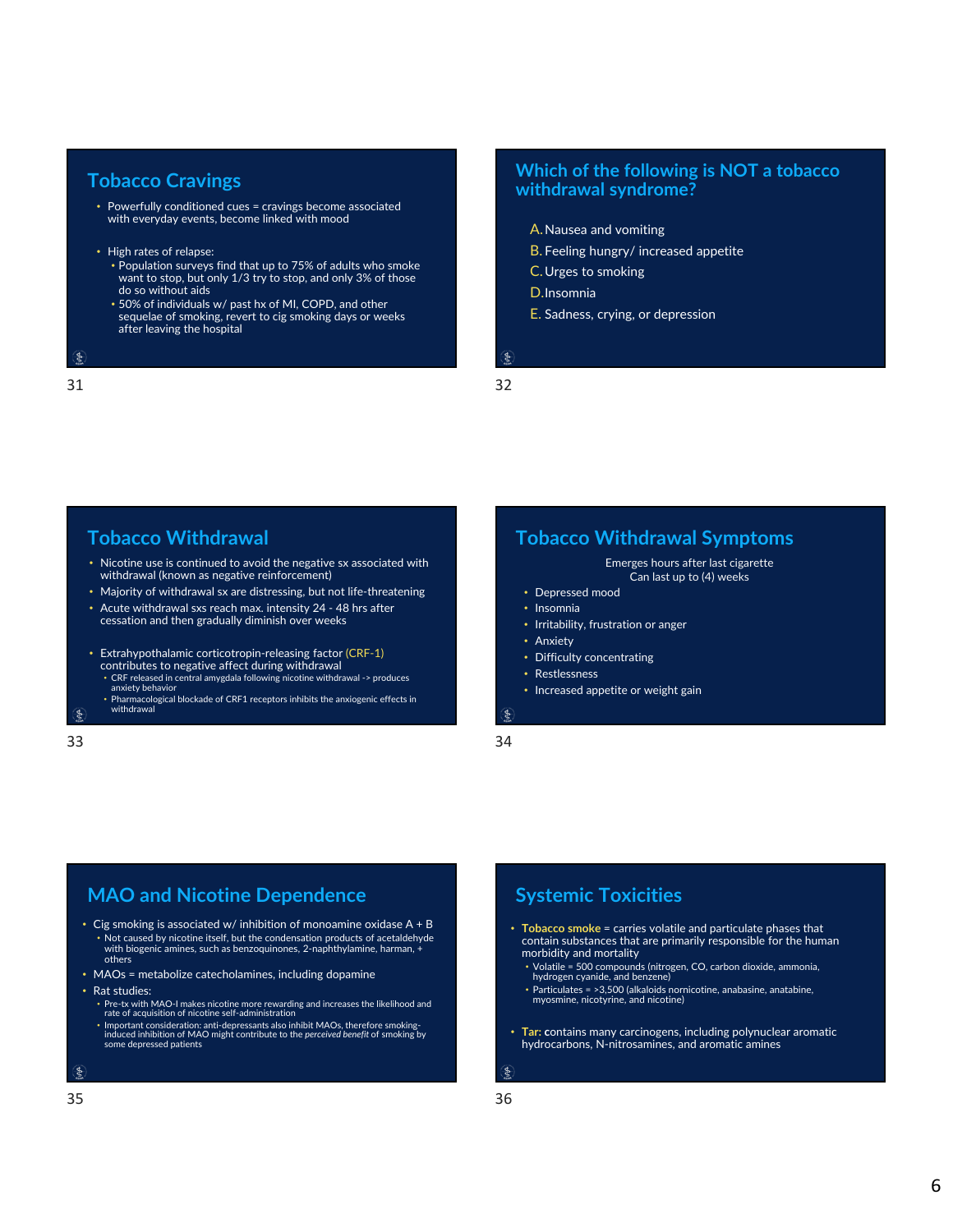## **Toxicities: Pulmonary**

- Causes imbalance between proteolytic and antiproteolytic forces in the lung
- Heightens airway responsiveness
- High rates of COPD in tobacco smokers linked to:
	- Exposure to tar, nitrogen oxides, hydrogen cyanide, and volatile aldehydes • These exposures results in oxidative stress and generation of superoxide radicals and hydrogen peroxide and lung damage
- Smokers with DNA damage from polynuclear aromatic hydrocarbons in the WBCs are 3x more likely to be dz with lung cancer than smokers with lower concentrations

#### $\epsilon$

 $37$  38

## **Toxicities: Cardiovascular**

- **Increased risk** of CV toxicity
	- Related to exposure to oxidant chemicals and CO, + hydrogen cyanide, carbon disulfide, cadmium, and zinc • CO reduces oxygen delivery to the heart
	- Oxidant chemicals are primarily responsible for endothelial dysfunction, platelet activation, thrombosis, and coronary vasoconstriction

#### ę.

## **Other Effects and Toxicities**

#### • **For women:**

- lower levels of estrogen
- earlier menopause
- increased risk of osteoporosis
- alkaloids in tobacco smoke decrease estrogen formation by inhibiting an aromatase enzyme in granulosa cells or placental tissue

#### • **Skin changes:**

- yellow staining of fingers
- vasospasm and obliteration of small skin vessels
- precancerous and squamous cell carcinomas on the lips and oral mucosa
- enhanced facial skin wrinkling

 $39$  40

## **Predictors of Abstinence**

- Lower level of dependence
- Higher socioeconomic status: education, insured
- Older age
- Male gender
- No behavioral health comorbidity
- Fewer smokers in social networks
- Quit in first 7 days / # days quit
- **Use of cessation treatment**

 $\epsilon$ 

# **Why** is it so hard to quit? **Intervention Brief Intervention**

- Smoking a drug is highly addicting
- **Treatment options are limited** • Few medication types
	- Limited (brief) counseling support • No levels of care
- **Utilization of treatment is poor**
- Most don't use counseling
- Medications‐too low dose, not enough time

#### $\zeta$

# **Tobacco Use** And Dependence

Foulds et al., 2006; Ashare 2013; Twyman et al., 2017

### **2As and R (Ask, Advise and Refer)**

- Do you use Tobacco? • How much? What kinds? • Document tobacco use at visits
- How do you feel about quitting?
- Can I give your name to someone to get more information?

 $\frac{4}{5}$ 

7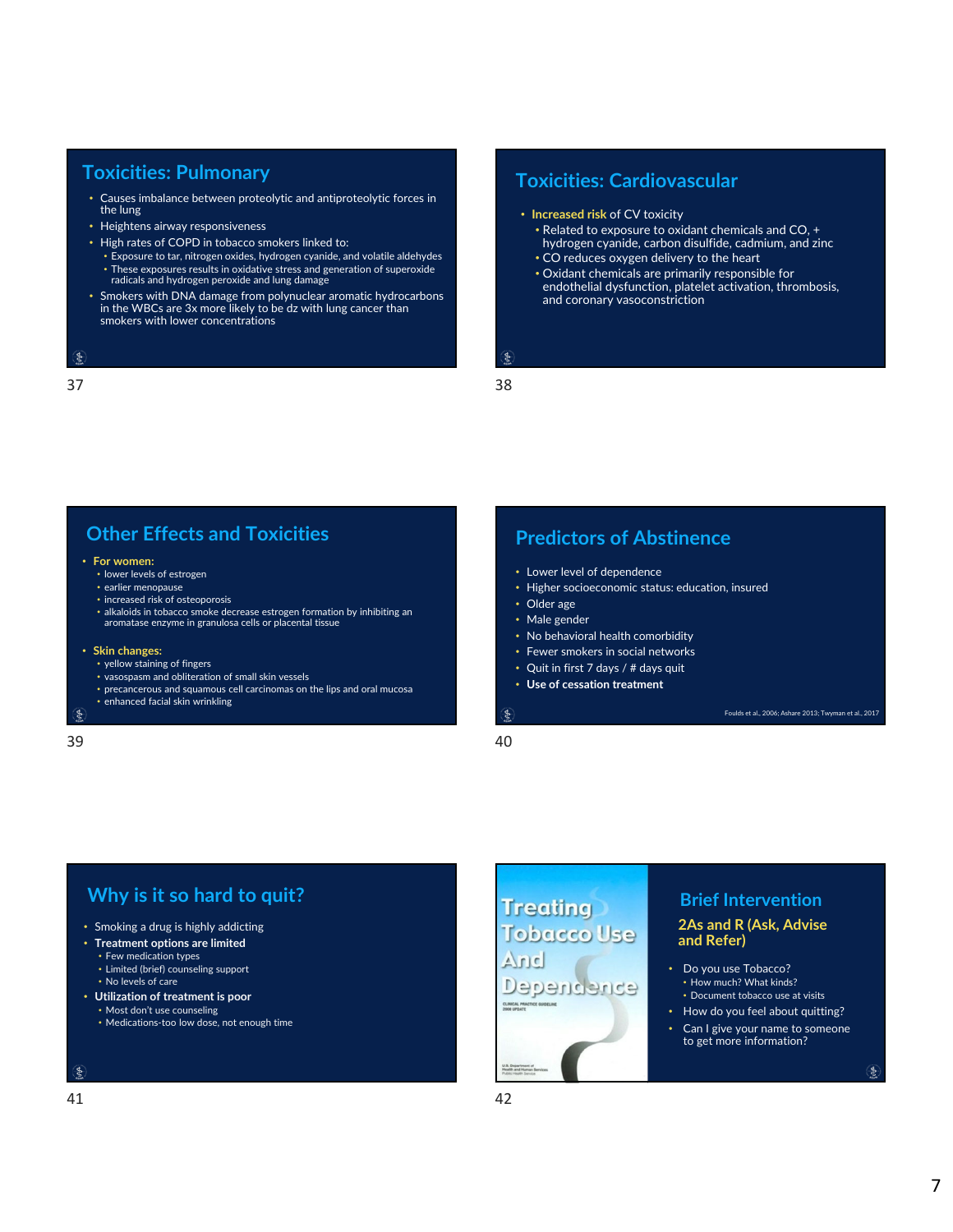

### 43 44

## **Pharmacologic Treatments**

• First line (FDA‐approved):

**Why Not Quit For One Day?** Or Six Hours?

• Save money Try free NRT • Feel better • Master a new skill Try other coping • Not go outside in bad weather

- Nicotine replacement therapy (NRT) • Bupropion
- Varenicline

 $\xi$ 

• Second line (not FDA‐approved): • Nortriptyline

Counseling + Medications = Best Treatment Plan

 $45$ 

You can be tobacco-free for one day!

w.ahectobacc

### **Which of the following is TRUE of nicotine replacement therapies (NRT)?**

**Quitline**

• Assessment

- A. Most people who use NRT become long term users of it
- B. These medications produce serum nicotine levels, which are higher than that of <sup>a</sup> smoked cigarette
- C. Most people use NRT incorrectly or at too low a dose
- D.Medicaid insurance never pays for coverage over the counter products like nicotine patch or gum
- E. NRT is not an effective treatment for people with schizophrenia and other serious mental health disorders

#### Ś

# **Nicotine Medications**

- Use high enough dose
- Scheduled better than PRN
- Use long enough time period
- Can be combined with bupropion
- Can be combined with each other
- Have almost no contraindications
- Have no drug‐drug interactions
- Safe enough to be OTC

## **Oral Nicotine Spray**

- Approved Sept 2019; OTC (Canada & Europe)
- Faster absorption
- 1‐2 to two sprays (140/ container; each 1mg nic). Max 4/ hour, 64/ day (most 10‐14/ day)
- No evidence product abuse
- Real world and efficacy trials 2X placebo
- Contains tiny amount ethanol. At 64 doses/d, <one tsp (~ 5ml)<br>of wine with 12% alcohol)
- Side effects: hiccups, headache, nausea, mouth/throat irritation, dyspepsia, dizziness Ś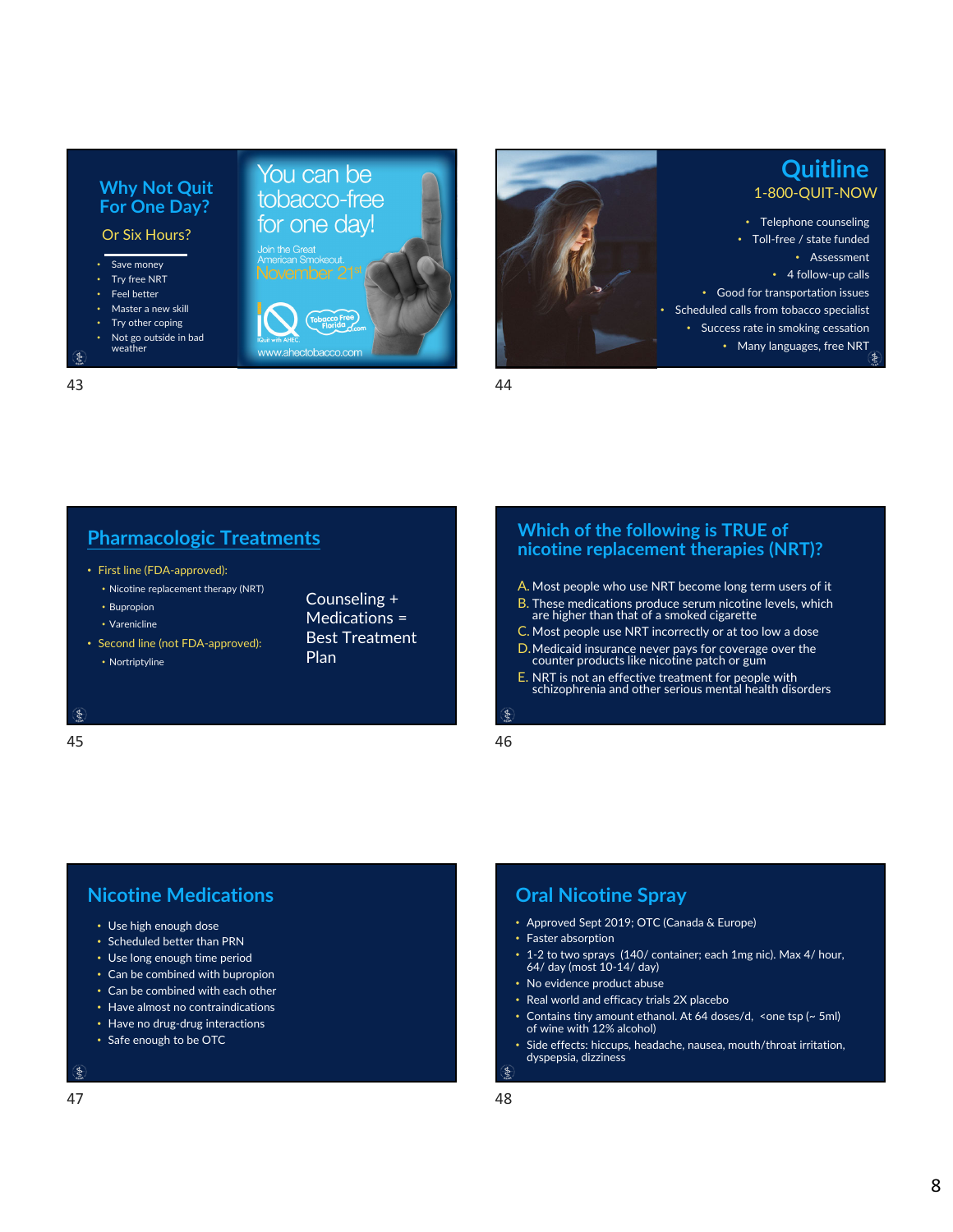

# **receptor partial agonist**





Partial Agonist Partially stimulates receptor Some dopamine release Prevents withdrawal

"Antagonist" Blocks nicotine binding



## **Results from 2013 Cochrane Review**

| <b>Medication</b>                                                                                                                                              | <b>Versus Placebo</b><br>OR (95% Credible Interval) | <b>Versus other medication</b><br>OR (95% Credible Interval)                                                                              |
|----------------------------------------------------------------------------------------------------------------------------------------------------------------|-----------------------------------------------------|-------------------------------------------------------------------------------------------------------------------------------------------|
| <b>NRT</b>                                                                                                                                                     | 1.84 (1.71-1.99)                                    | Combination outperformed single<br>formulations                                                                                           |
| Bupropion                                                                                                                                                      | 1.82 (1.60-2.06)                                    | NRT: 0.99 (0.86-1.13)                                                                                                                     |
| Varenicline                                                                                                                                                    | 2.88 (2.40-3.47)                                    | Nicotine patches: 1.51 (1.22-1.87)<br>Nicotine gums: 1.72 (1.38-2.13)<br>Other NRT: 1.42 (1.12-1.79)<br>Combination NRT: 1.06 (0.75-1.48) |
| Cahill K. et al. Pharmacological interventions for smoking cessation: an overview and network meta-analysis.<br>Cochrane database of systematic reviews, 2013. |                                                     |                                                                                                                                           |



## **Summary of Treatment**

- All tobacco users should be offered treatment to try to stop
- Counseling + Medications = Best treatment plan
- Better outcomes
	- Education to use medication effectively
	- Combinations of NRT or Varenicline as first line
	- Longer durations (6 mos) effective for relapse prevention

ş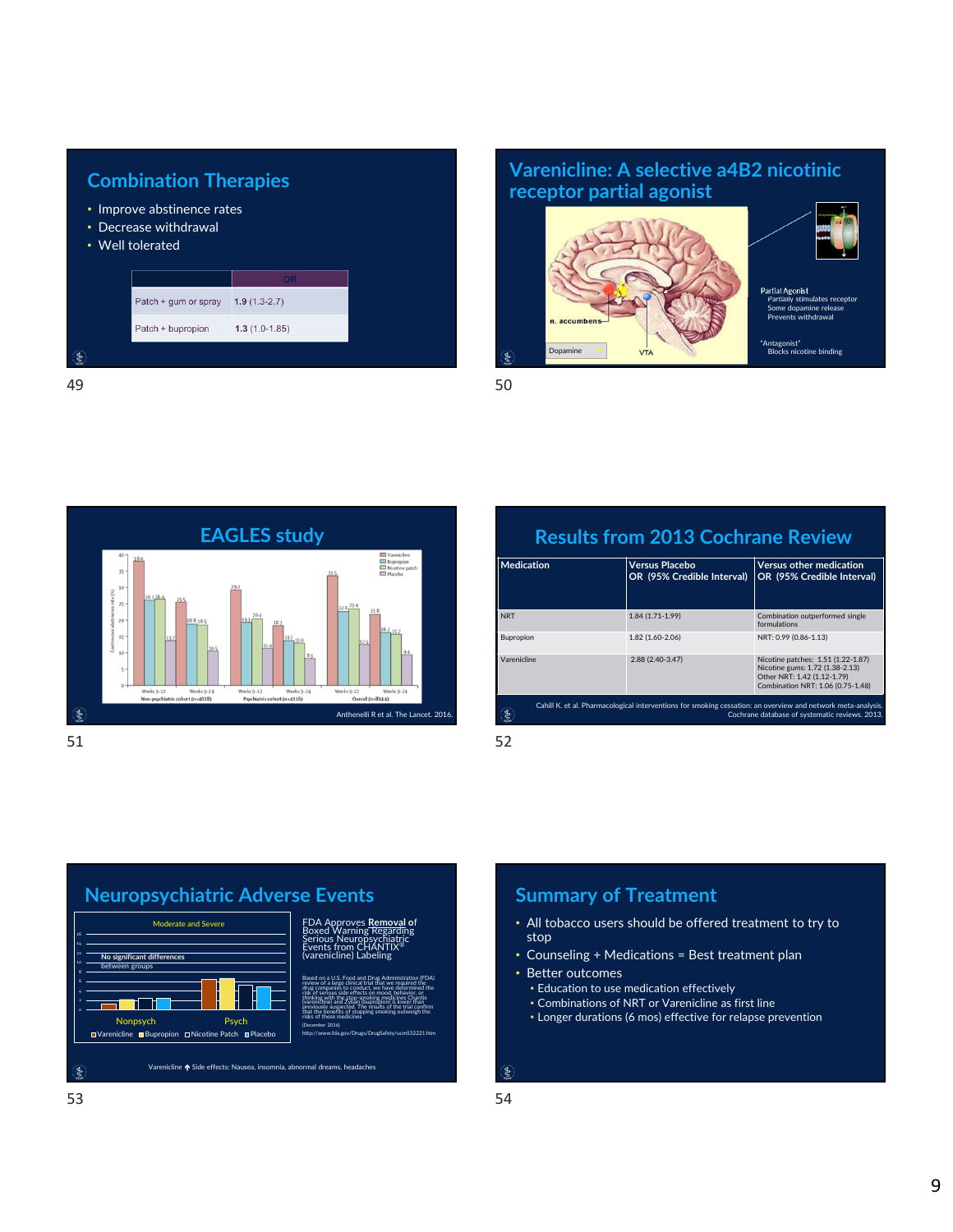### **Gender Issues**

- Women are less likely to successfully quit smoking than men • ? Negative affect/ depression/ socioeconomic issues/ less likely meds
- Women in placebo group are less likely than men to quit
- Varenicline was more effective than TNP for women (OR=1.51; 95%CI=0.12,2.05; p=0.007) but not men (OR=0.92; 95%CI=0.65,1.31; p=0.64).
- The advantage of varenicline over bupropion SR and TN is greater for women than men
- Clinical trials and epidemiologic studies

#### $\epsilon$

### $55$

## **Combination therapy of varenicline and bupropion**

- Meta Analysis: 4 RCTs with 1230 smokers.
- Compared with varenicline, combination treatment with varenicline and bupropion could significantly improve the abstinence rate at the end of treatment (RR 1.153, 95% CI 1.019 to 1.305, P = 0.024).

*Zhong et al., 2019*

#### ę.

## **Combination therapy of varenicline and bupropion**

- The benefit existed at 6 months follow‐up (RR 1.231, 95% CI 1.017 to 1.490, P = 0.033), and was mainly concentrated in highly dependent smokers (RR 1.631, 95% CI 1.290 to 2.061, P < 0.001) and heavy smokers (RR 1.515, 95% CI1.226 to 1.873, P < 0.001)
- For safety outcomes, the combination treatment was associated with more anxiety (RR 1.717, 95% CI 1.176 to 2.505,P = 0.005) and insomnia (RR 1.268, 95% CI 1.076 to 1.494, P = 0.005) symptoms vs varenicline monotherapy.

 $\xi$ 

## **Medication Interaction Tobacco Treatments**

| <b>Bupropion</b><br>CYP <sub>2</sub> B6<br>Many<br>CYP <sub>2</sub> D6 inhibitor |  |
|----------------------------------------------------------------------------------|--|
|                                                                                  |  |
| Varenicline<br><b>Excreted in urine</b><br>None                                  |  |
|                                                                                  |  |
| ş<br>Zhong et al., 2019                                                          |  |

 $57$ 

*Zhong et al., 2019*

## **Special Population: Pregnancy**

In 2016, 7.2% of US women who gave birth smoked cigarettes during pregnancy. Smoking in pregnancy ↑ risks of:

- Spontaneous pregnancy loss
- Placenta abruption
- Ectopic pregnancy
- Placenta previa
- Preterm rupture of membranes
- Low birth weight
- Sudden infant death syndrome
- Low milk volume production and shorter duration of lactation

Ś

## **Special Population: Pregnancy**

- More likely to quit smoking in pregnancy
- Initiate intervention before conception
- Continue interventions during prenatal care visits
- Counseling is the first‐line of treatment
- NRT or bupropion are acceptable second‐line options (data lacking but supported by experts comities)
- Limited information regarding safety of varenicline

ş

10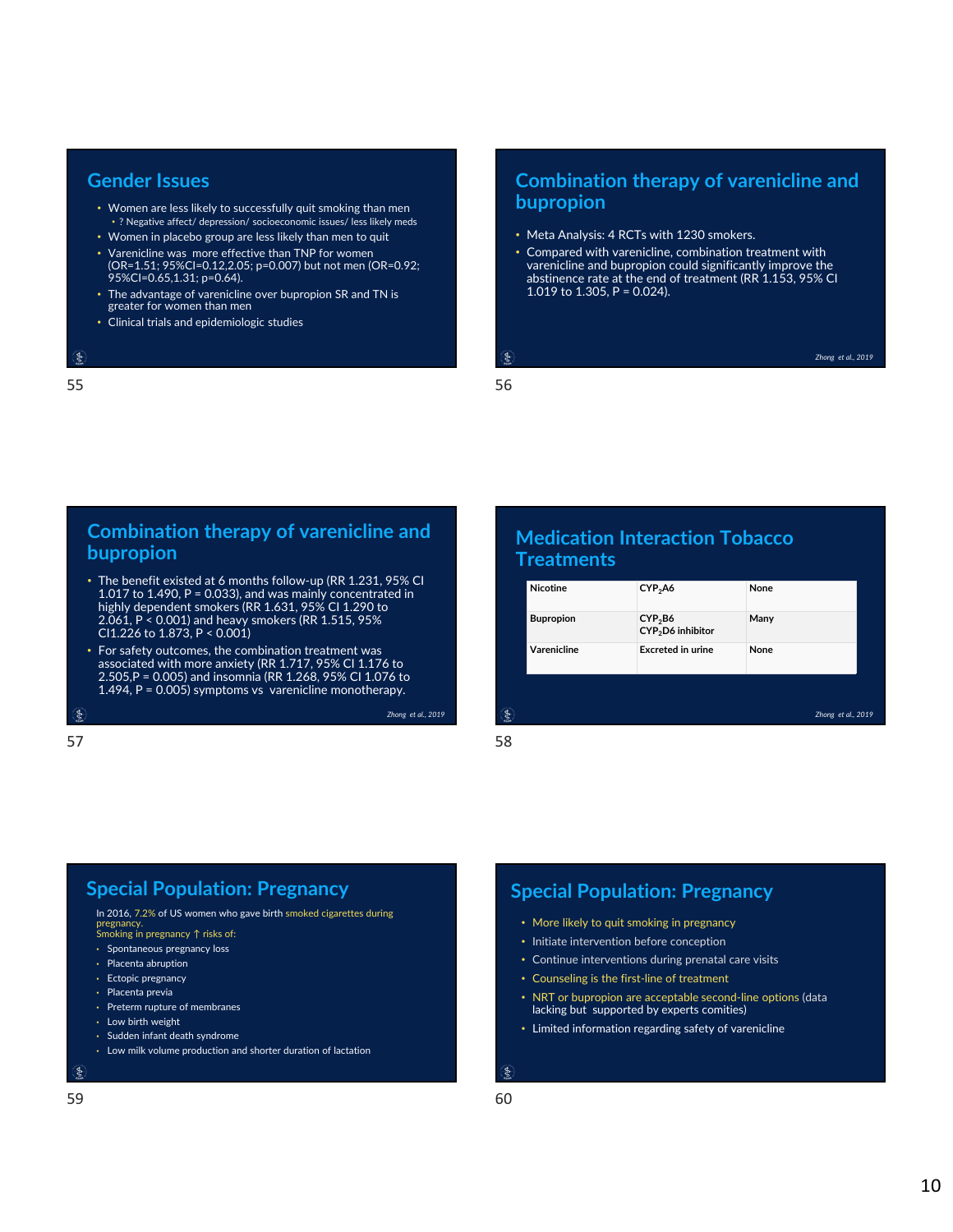- Early intervention is important
- Counseling is the first‐line of treatment
- If counseling fails, NRT is an acceptable options
- Insufficient data regarding bupropion and varenicline



• Battery‐operated device • Heats liquid containing nicotine • Creates vapor that is inhaled • Entered US market in 2006

Image from Rigotti N. et al. E cigarette chapter. Uptodte 2019.

## 61 62

**Chemicals in Electronic Cigarettes**

- Propylene glycol, ethylene glycol and glycerin
- Nicotine
- Flavors (sweeteners)
- Most chemicals found at or below 1% of levels in tobacco smoke, and far below safety limits for occupational exposure.
	- Metals (cadmium, chromium, lead, manganese and nickel)
	- Formaldehyde
	- Other carcinogens
- Solvents
- Tobacco alkaloids

 $\epsilon$ 63 64

 $\epsilon$ 



## **Vaping and Youth**

- "Vaping" = nicotine, marijuana, just flavoring since 2017
- Increased dramatically in 2018‐
	- •Nicoঞne vaping largest ↑ ever recorded for any substance in the 44 years of MTF (2017‐2018)
		- 30% of 12th graders vaping nicotine (↑ 11%)
	- •Marijuana vaping increased (1‐3%) among 8, 10, 12th graders 4%, 12% and 13%
	- •Just flavoring increased among 8, 10, 12th graders
		- 15%, 25% and 26%

```
Monitoring the Future 2019
```
#### **Association of Electronic Cigarette Use With Subsequent Initiation of Tobacco Cigarettes in US Youths**

- Prospective cohort (6123=N), mean age 13.4
- Cigarette use at wave 3 was higher among prior e‐cigarette users (20.5%) vs no prior tobacco (3.8%).
- Prior e-cigarette use was associated with more than 4 times the odds of ever cigarette use (odds ratio, 4.09; 95%CI, 2.97‐5.63) and nearly 3 times the odds of current cigarette use (odds ratio, 2.75; 95%CI, 1.60‐4.73) vs no prior tobacco use.
- Supports that e‐cigarette use is associated with increased risk for cigarette initiation and use, particularly among low‐risk youths. Ś